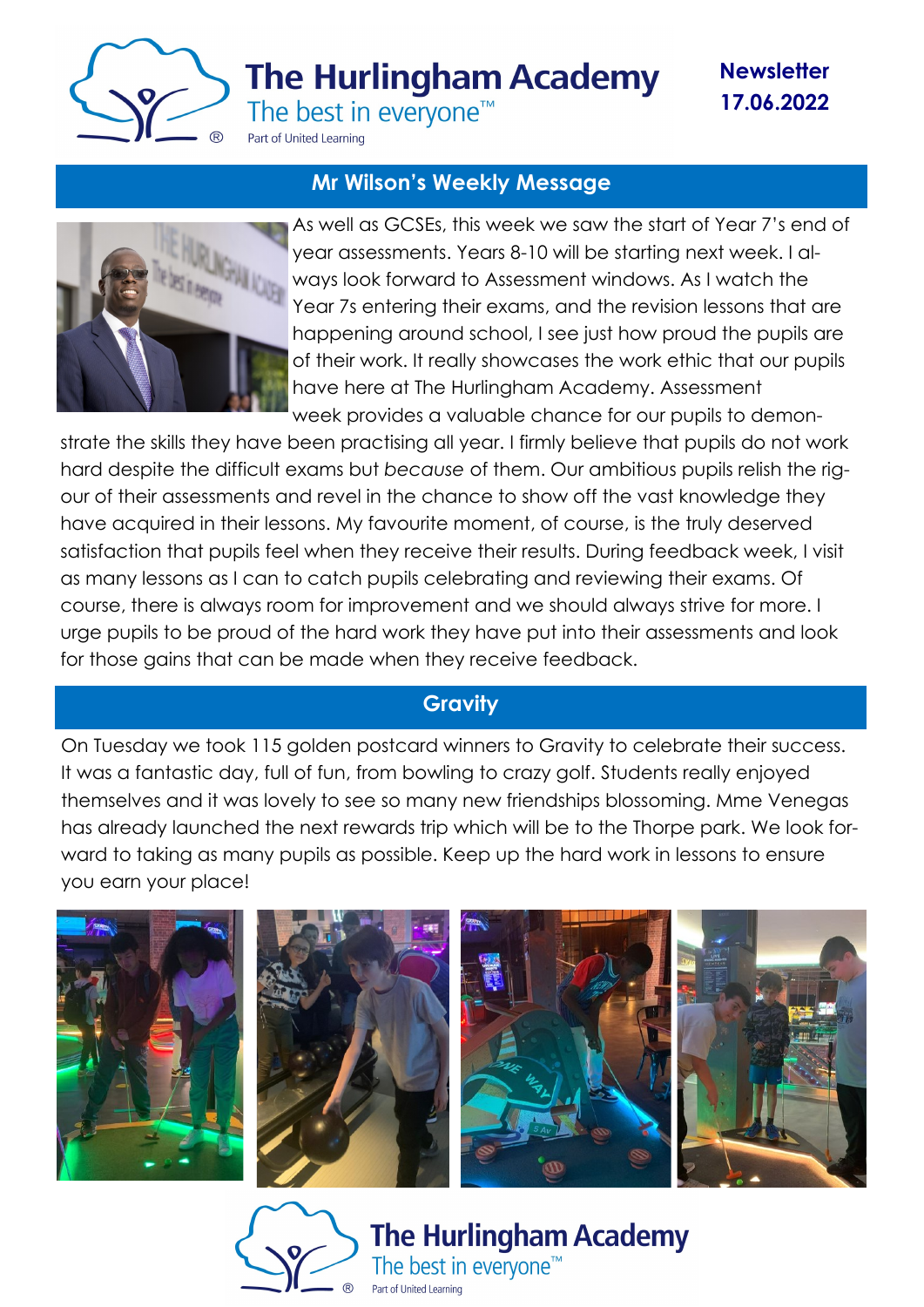# **Subject in the spotlight**



This week's subject in the spotlight is…. geography with head of department, Ms Coulson.

**It is It's been another exciting week for the THA geographers as they continue to further their knowledge and understanding about the world.**

**Year 7:** Yr7 have been revising for their upcoming exam next Tuesday with a focus on development and rivers & flooding.

Year 8: Yr8 are starting their revision for their exam on Monday 27<sup>th</sup> June. They will be focusing on coasts and population & migration.

**Year 9:** Yr9 continue to learn about the tropical rainforests and taiga forest - two important global biomes. These are also the focus of their upcoming exam on Thursday 30th June.

**Year 10:** This week Yr10 students have been concluding their topic on river processes & pressures. They now begin their revision for their upcoming exam on Monday 27<sup>th</sup> June. They will be focusing on coasts, rivers and their coastal fieldwork.

**Year 11:** Yr11 had their last exam on Tuesday - congratulations Yr11 on completing your Geography GCSE! Enjoy your long summer - you deserve it after all your hard work!

| KS3 Geographers of the Week |                                                             |  |
|-----------------------------|-------------------------------------------------------------|--|
|                             | 71 Samiir<br>9H Ayub, Meron<br>91 Karis, Angel<br>9R Elis   |  |
| 8H Enis, Khadijah           |                                                             |  |
| 8U Mariah, William          |                                                             |  |
| 8L Riley, Alisha-Rose       |                                                             |  |
| 81 Simeon, Archie           |                                                             |  |
| 8N Layla                    |                                                             |  |
| 7U Niamh                    | <b>KS4 Geographer</b><br>10B/Gg1 - Chloe<br>10B/Gg2 - Nubia |  |
|                             |                                                             |  |
| 7R Dominic, Mohamed         |                                                             |  |
| 7L Lilli, Dylan             |                                                             |  |
|                             |                                                             |  |

aphers of the Week Chloe, Daniel, Natalia, Tiare Nubia, Eduarda, Elias, Brandon

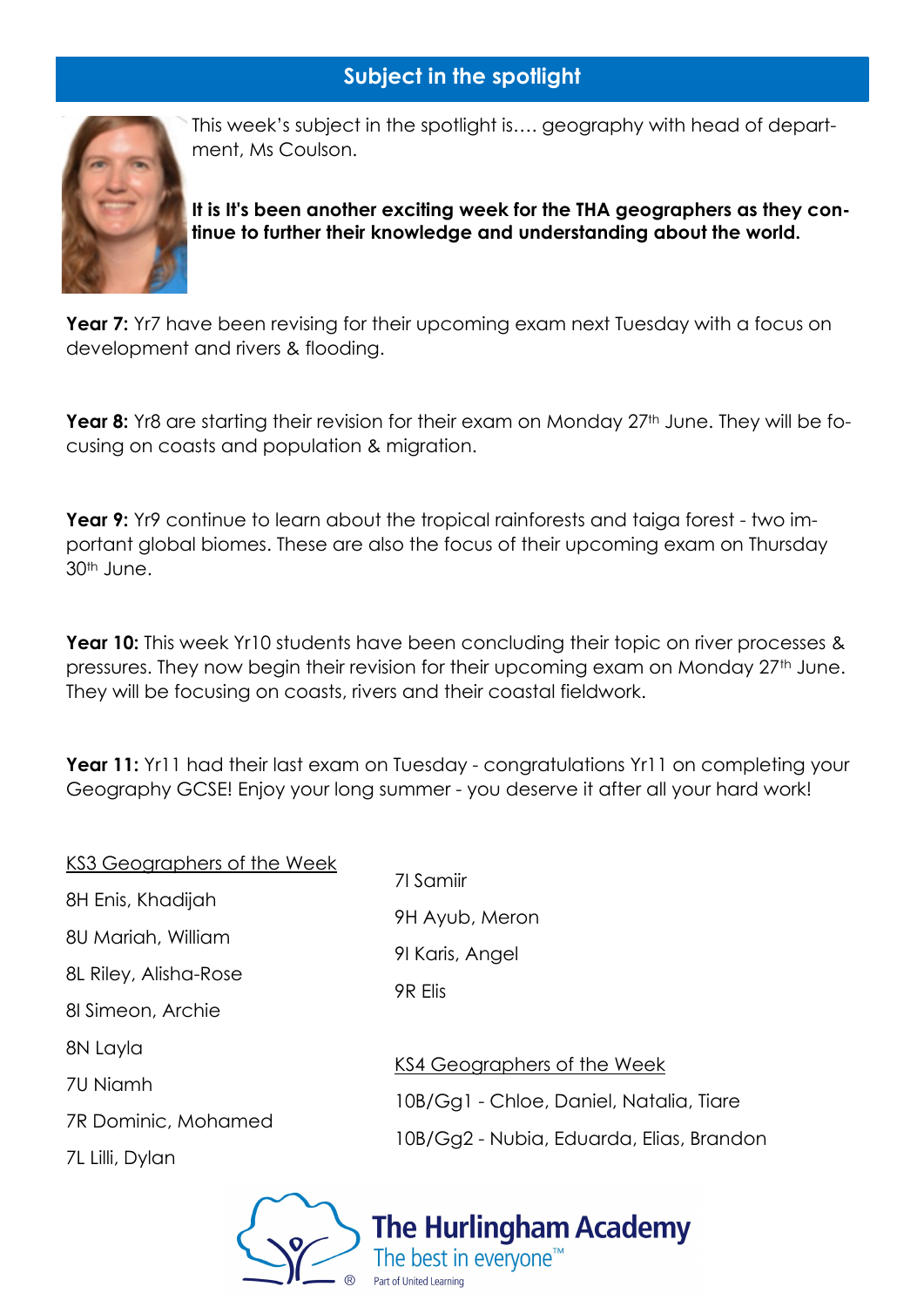# **Mr Wilson's Commendations**

Congratulations this week go to the following pupils, who made it to the top of our maths and science leader boards:

Top of the leader board for Hegarty Maths this week are:

Year 7 - Hamid

- Year 8 Sulaimaan
- Year 9 Nila
- Year 10 Anais

Year 11 - Chrisa



Top of the leader board for Educake Science this week are:

- Year 7: Marwa Year 8: Bo Wen
- Year 9: Amir
- Year 10: Yll
- Year 11: Mohannad



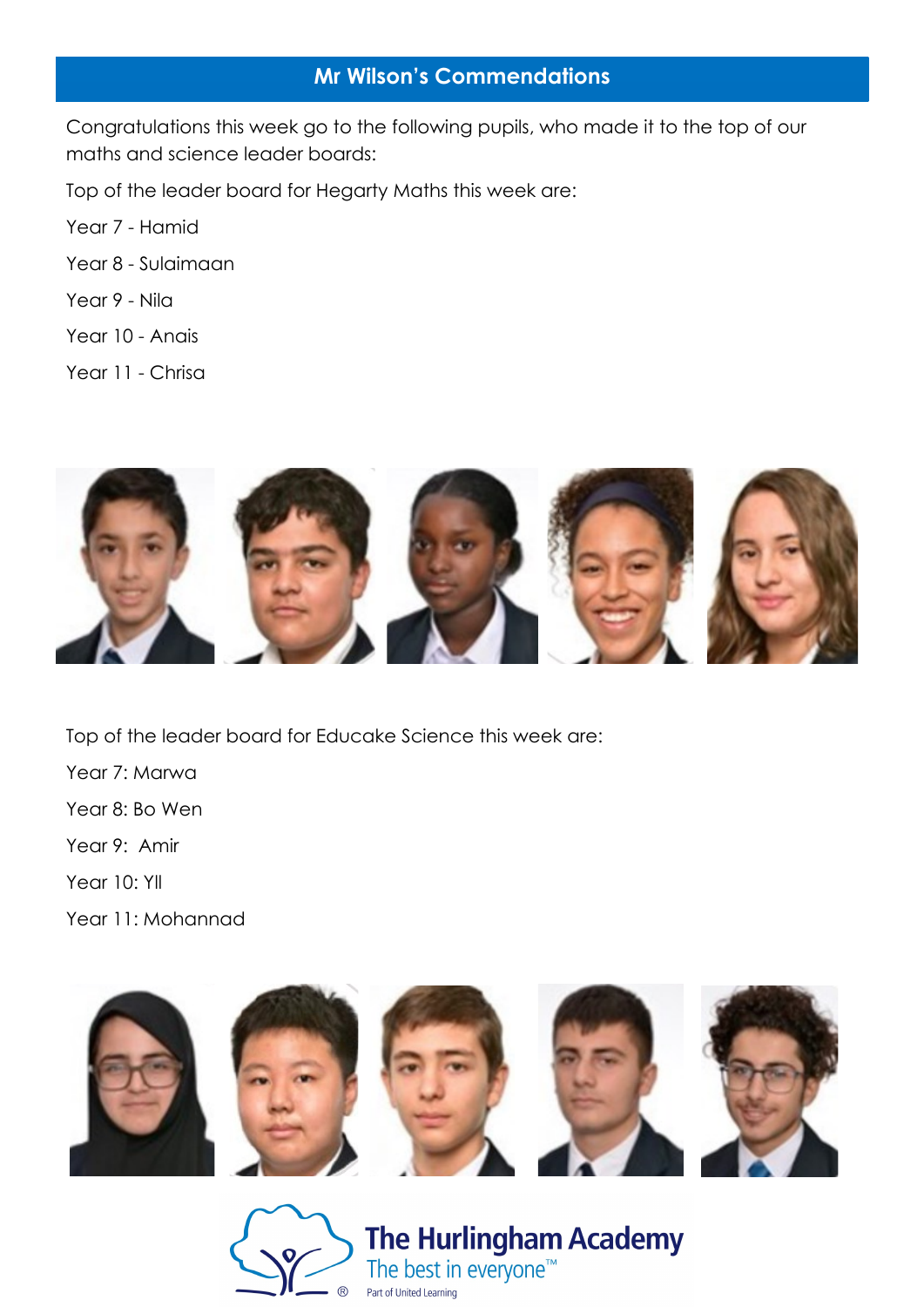# **House update**

In the scorching heat we took to the playground for our weekly House competition. This week was a penalty shoot out – the pupils had been asking for it so we thought it was time to deliver the good news to them! Each House was given a fixture of who to take their penalty again. Veritas were not only strong when taking their penalties, but also in goal! They came out on top of this event and were followed closely in joint-second place by Caritas and Unitas.

Rowing was a different story however. Aequitas have been performing very well in this event for a number of weeks now – Miss Hargreaves has grown abnormally large lungs since participating for her weekly minute since Christmas, and just pipped the 1st place by just over 100m.

Always stay tuned in to our House news each week to find out what our pupils and staff have been getting up to.

It really is getting exciting in the termly and yearly points tables. Veritas are just holding off Aequitas who are having an incredibly strong Term 3!

Eyes are firmly placed on Sports Day and the House Project in July…

Watch this space.

| 1 <sup>st</sup> | <b>Aequitas</b> | 1900 |
|-----------------|-----------------|------|
| 2 <sup>nd</sup> | <b>Veritas</b>  | 1725 |
| $=3rd$          | <b>Caritas</b>  | 1450 |
| $=3rd$          | <b>Unitas</b>   | 1400 |

### **Term 3 Overall**

| 1 <sup>st</sup>              | <b>Veritas</b>  | 9385 |
|------------------------------|-----------------|------|
| 2 <sup>nd</sup>              | <b>Aequitas</b> | 9155 |
| $2^{\text{rd}}$              | <b>Unitas</b>   | 9045 |
| $\boldsymbol{a}^{\text{th}}$ | <b>Caritas</b>  | 8490 |



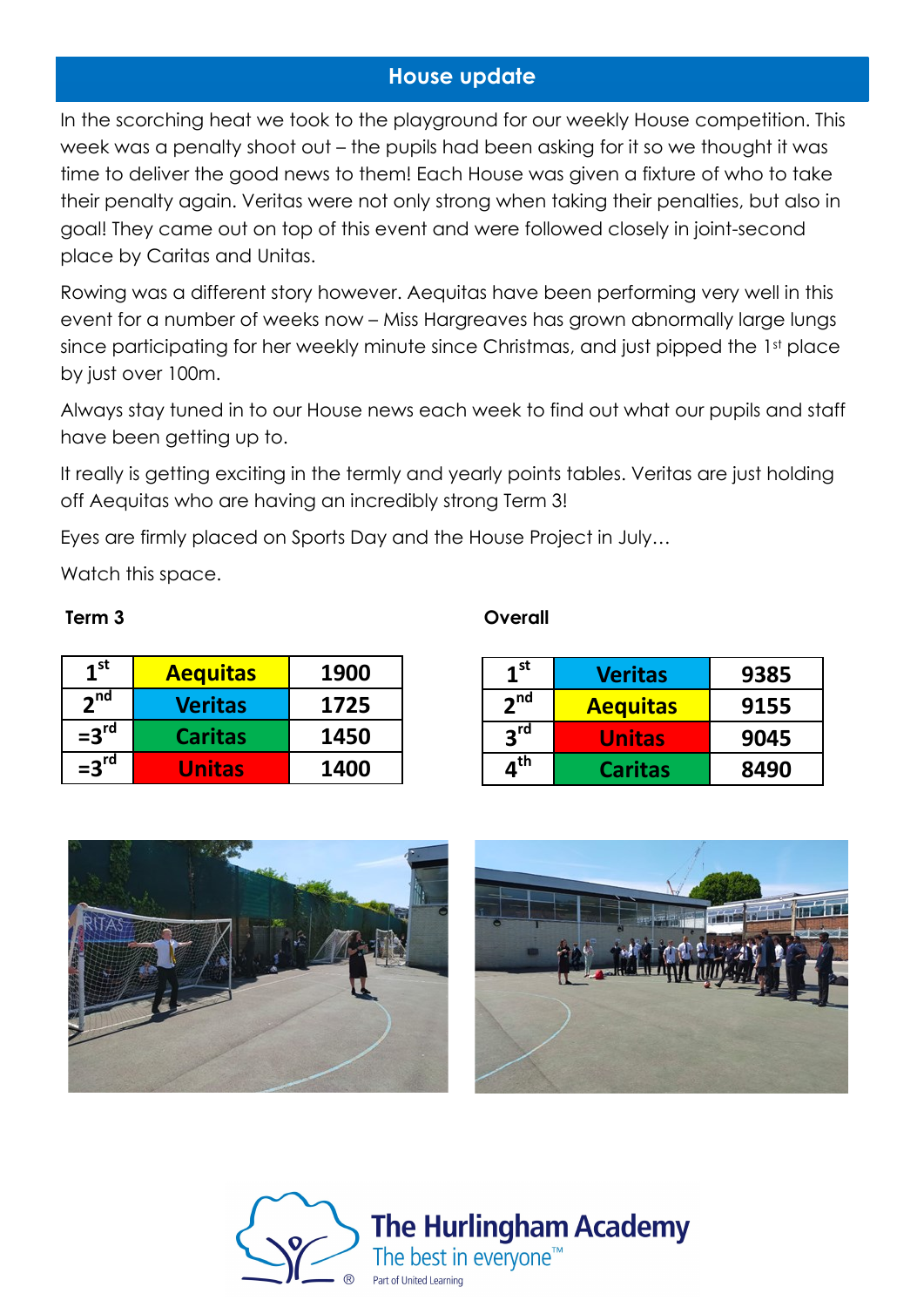## Year 10 Performances- Please do come along









Performers- Elsie, Maryam, Athos, Aaliyah, Kairan

Thursday 23rd June Drama room 2  $13:10 - 13:30$ All students welcome to come and see The Hurlingham Special's All for vibes, come clap your hands and stamp your feet

# Jammin

The Hurlingham Specials

- · Thursday 23rd June.
- · The performance will take place in<br>drama room 2 at 13:10 until 13:30
- All teachers and students are<br>welcome to spectate and support<br>the lunch time performances.
- · Performers Najae, Djorn, Sam, Na Sean, Sam and Chloe
- · Free Entry



**The Hurlingham Academy** The best in everyone<sup>™</sup> Part of United Learning